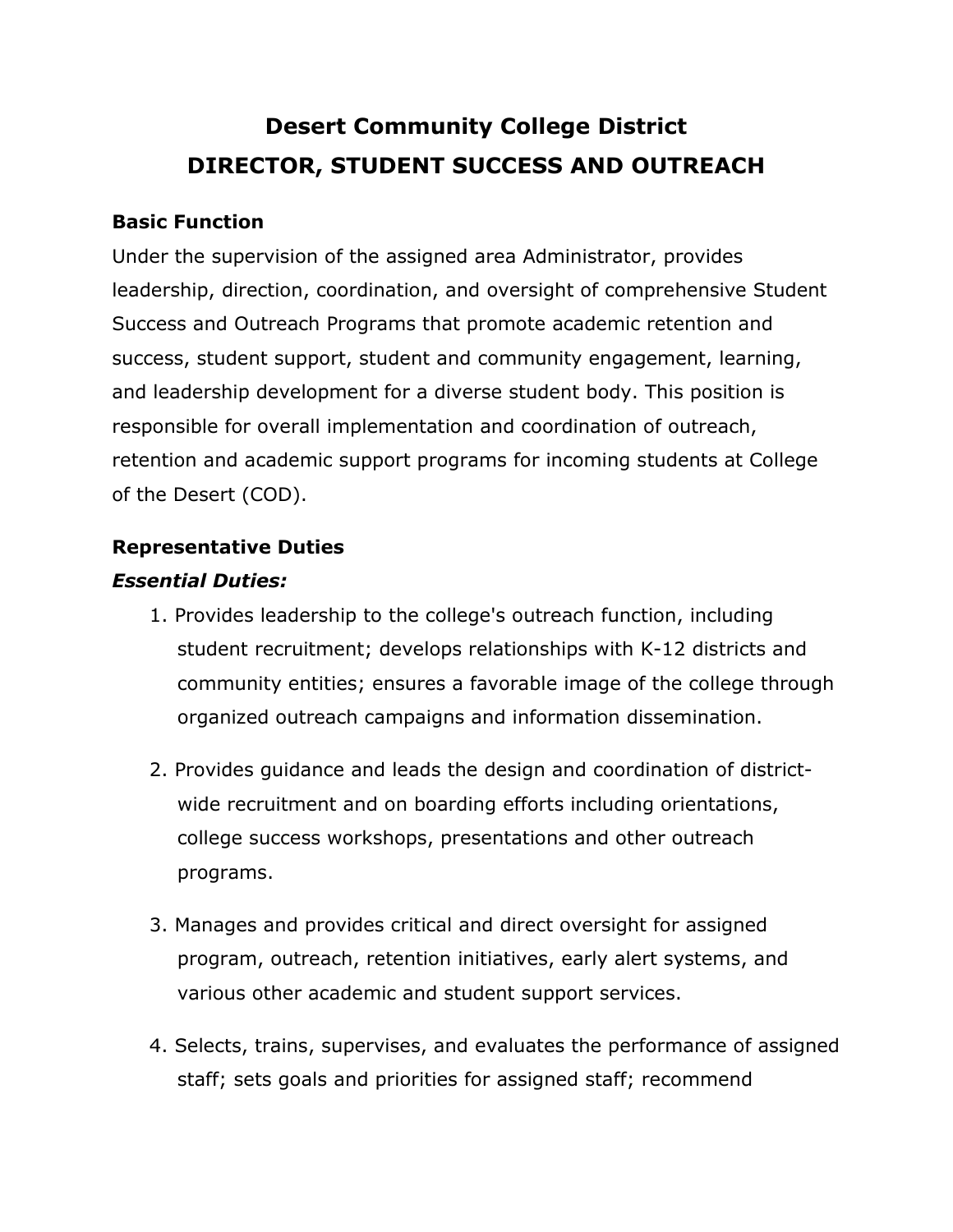transfers, reassignments, discipline, terminations, promotions and other personnel actions as appropriate.

- 5. Develops, administers, and oversees the program budget; monitors program expenditures to ensure compliance with established laws and regulations, as well as funding agency requirements.
- 6. Assist with grant monitoring and reporting for all agencies involved, including grant reapplication. Documents program objectives and performance outcomes to ensure grant compliance.
- 7. Coordinate the bridge program and supervise assigned faculty.
- 8. Collaborates with internal and external stakeholders to establish community service hours.
- 9. Administers book loan program and collaborate with the college bookstore.
- 10. Implements and monitors the peer-mentoring program within cohort of students.
- 11. Collaborates with faculty, with the development of basic skills courses, to determine tutoring learning assistance, interventions, and/or academic coaching needs.
- 12. In collaboration with Institutional Research, tracks student enrollment and retention statistics, gathers data, and writes reports; evaluates progress of new student programs to ensure continuous improvement and growth; conducts complex program data analysis, generates analytical reports, and interprets dashboards for managerial decision-making; prepares and delivers presentations on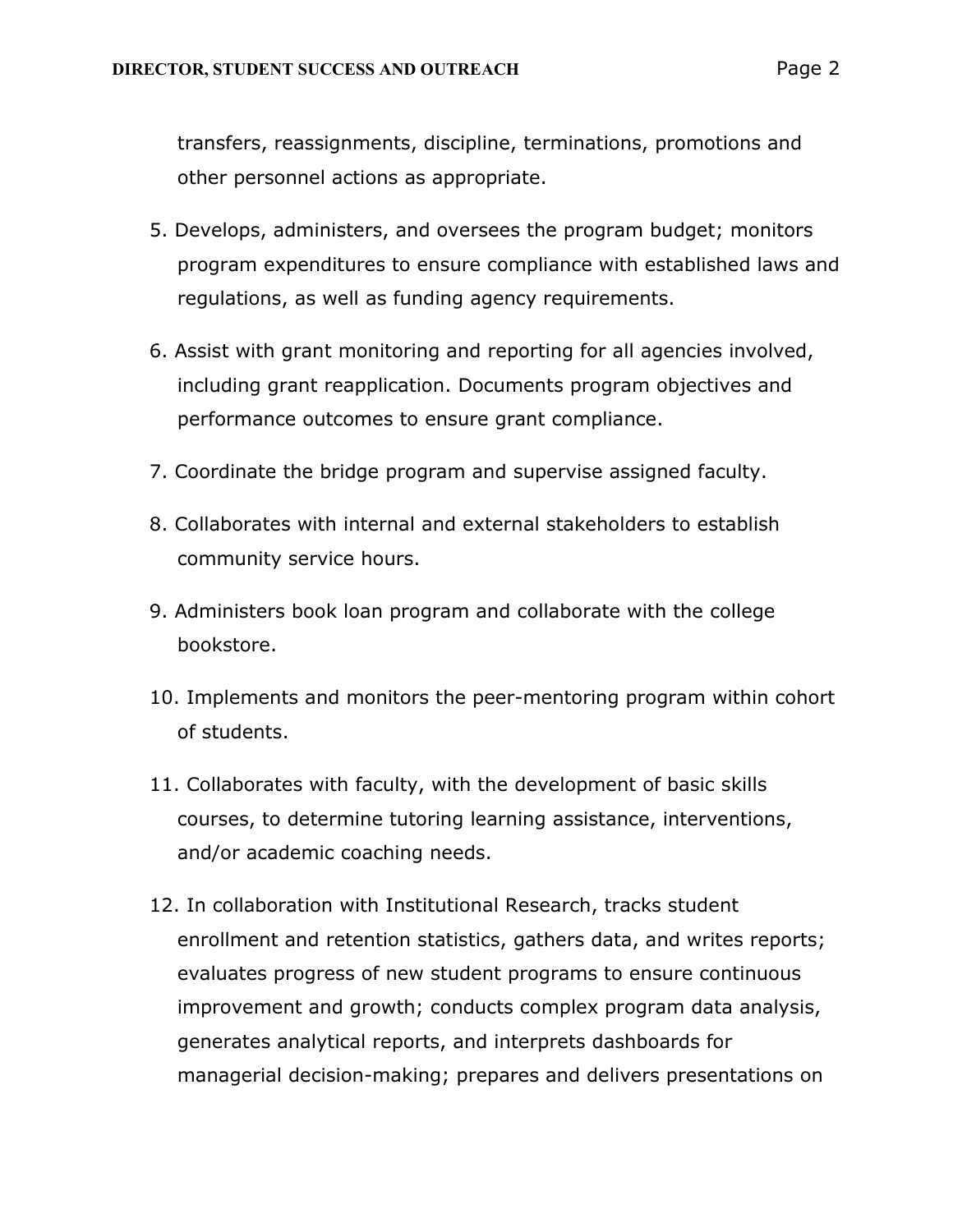issues pertaining to assigned programs.

- 13. Collaboratively develops, and implement administrative policies and procedures to maintain appropriate record keeping and ensure that projects meet accurate reporting requirements; researches best practices and make recommendations for improvements and changes to programs in an effort to increase student achievement; meets schedules and time lines; organizes multiple projects effectively and carries out required project details throughout the year.
- 14. Coordinate and articulate program needs and curriculum identified by faculty, students or the community.
- 15. Participates in committees, communicates with external stakeholders, and contributes to the strategic planning and evaluation processes of the district; conducts and attends meetings as necessary; represent the District at functions and events as appropriate.

#### *Other Duties:*

16. Perform other duties and responsibilities as assigned.

# **REQUIRED PROFICIENCIES**

Knowledge, experience and abilities to perform the above listed responsibilities and functions in an efficient, effective, and harmonious manner.

# **Knowledge and Abilities**

#### **Knowledge of:**

Effective project coordination techniques; new student program approaches, principles and theories that strengthen resiliency factors for new students and develop academic support structures; student development theory and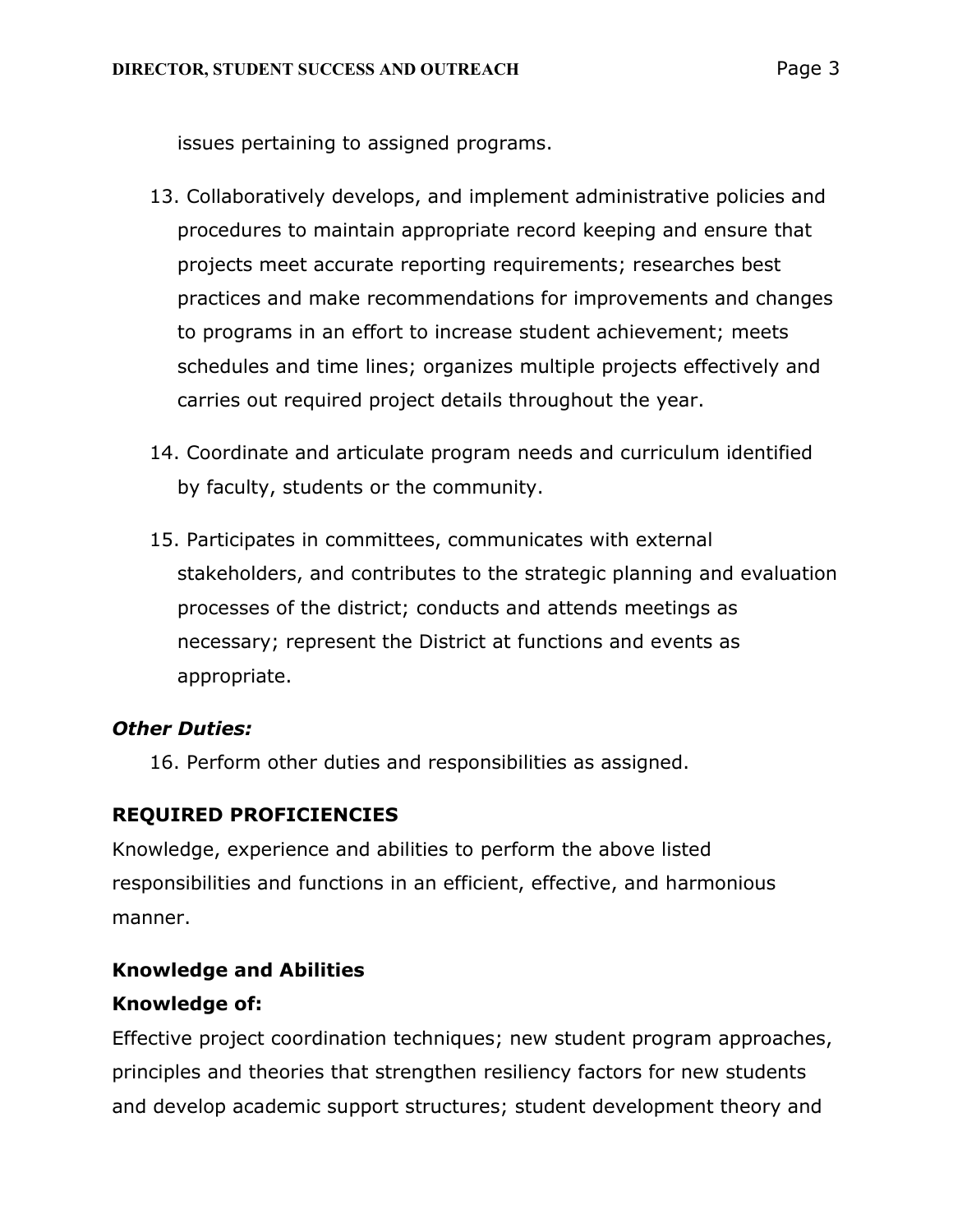best practices; effective principles used in developing an academic plan; student success strategies and retention techniques; operating a computer and various supporting software packages; strong interpersonal skills; principles and practices of general management and supervision; local, state and federal laws and regulations governing California Community Colleges; district policies and procedures; budgeting; the mission and student population of California Community Colleges and the Coachella Valley.

## **Ability to:**

Exercise honesty, consistency, and sound judgment in the performance of duties; work in the interests of the college as a whole; ability to establish and maintain effective, harmonious, and collaborative relationships with a diverse population of students, staff and community; serve as an effective leadership team member; prepare and submit reports to supervisors and reporting agencies; ability to design and create publications that attract and engage new students; utilize computer technology and appropriate software programs; communicate effectively both orally and in writing; demonstrate an understanding and sensitivity to the needs of diverse students; prepare comprehensive reports; communicate policies, guidelines, regulations and laws to staff, students and public; prioritize and schedule work; meet schedules and timelines; maintain confidentiality of student and other records; work independently and confidentially with little direction; exercise tact and diplomacy in dealing with sensitive or confidential matters; effectively plan and organize events.

#### **Education and Experience**

The Desert Community College District has established the following required criteria:

• Master's Degree in Organization, Business, Higher Education, Counseling or related field.